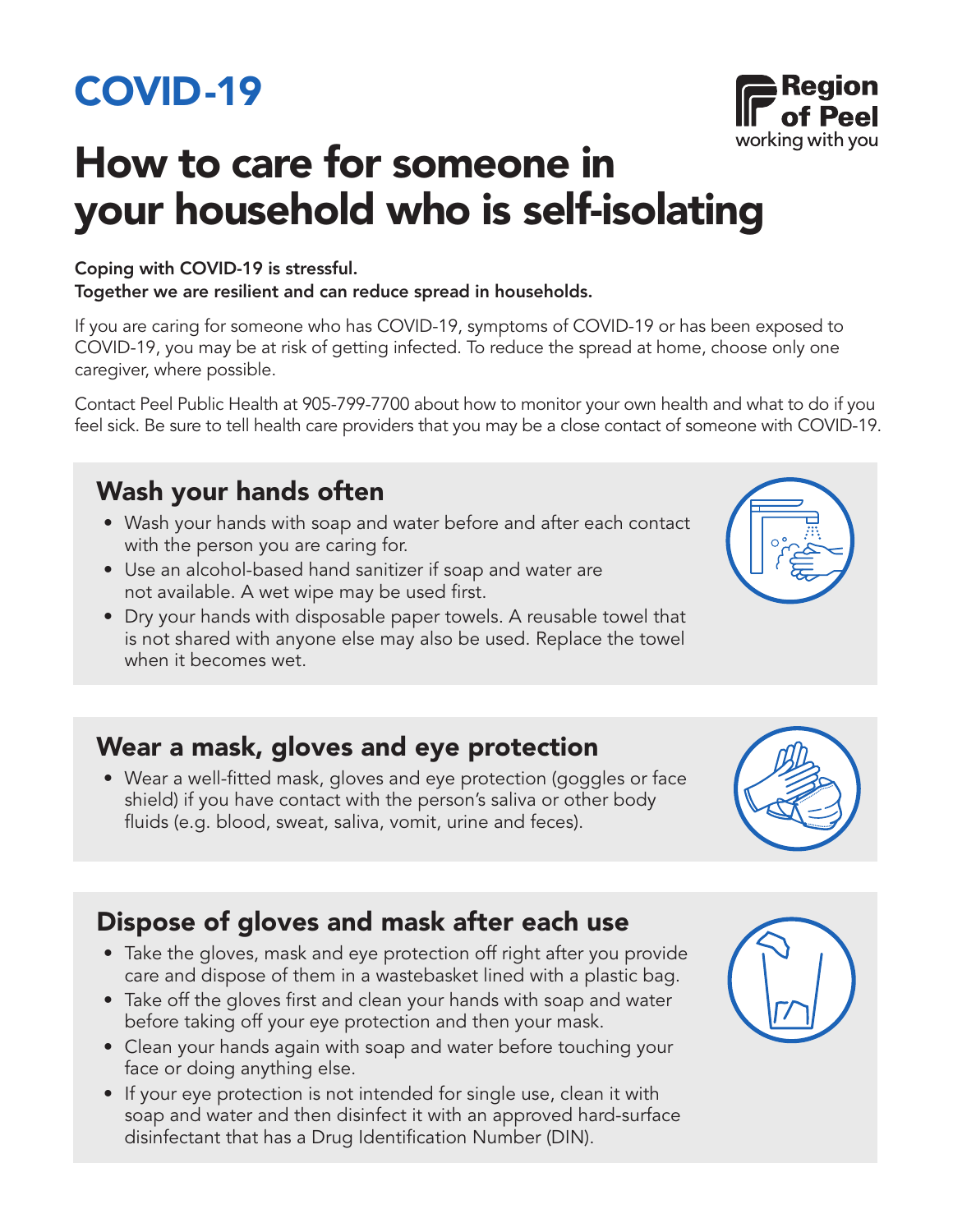#### Limit the number of visitors in your home

- Do not have visitors unless essential (e.g., care providers).
- Keep a distance of at least two metres and wear a well-fitted mask if you must have visitors.
- Keep seniors and people at higher risk for illness (e.g. weakened immune systems, medical conditions such as heart disease, diabetes and cancer) away from the person who is self-isolating and their caregiver.

### Avoid sharing household items

- Do not share dishes, drinking glasses, cups, eating utensils, towels, bedding or other items with the person who is self-isolating, if possible.
- Wash items with soap or detergent in warm water. No special soap is needed. Dishwashers and washing machines can be used.
- Do not share cigarettes.
- Avoid using the same bathroom, if possible. Otherwise, put the toilet lid down before flushing.

- Clean your home with household cleaners with a Drug Identification Number (DIN).
- Clean regularly touched items such as toilets, sink tap handles, doorknobs and bedside tables on a daily basis.

#### Wash laundry thoroughly

- Wear gloves and a well-fitted mask when handling laundry. There is no need to wash laundry separately.
- Clean your hands with soap and water immediately after removing your gloves.
- Wash laundry with regular laundry soap and hot water (60-90°C), and dry well.